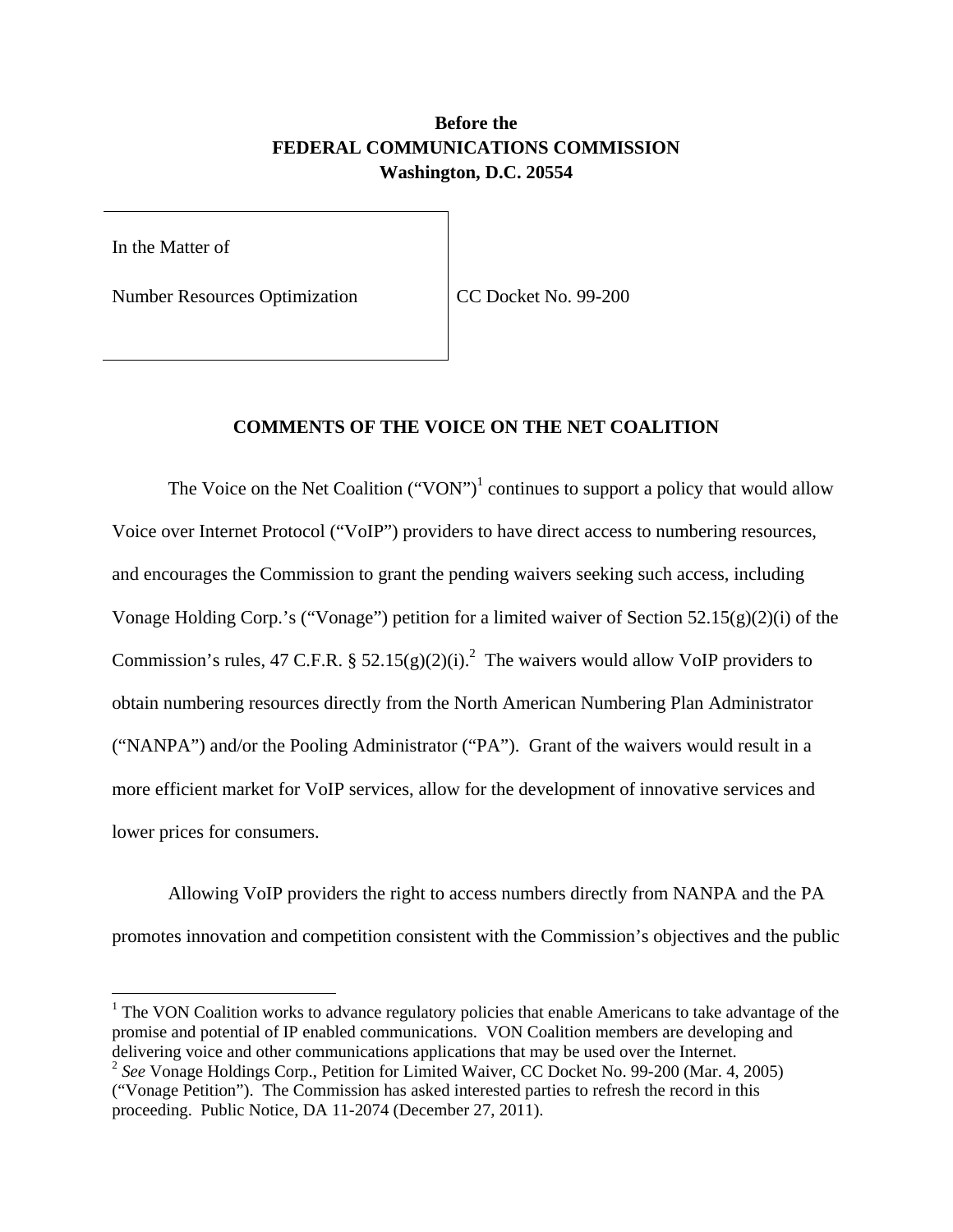interest. Granting the petitions for a limited waiver of Section  $52.15(g)(2)(i)$  is the appropriate procedure for achieving these goals. Opponents - mainly competitive local exchange carriers are simply serving their self-interest and hoping to maintain the revenue stream from the acquisition and provision of phone numbers to their VoIP provider customers.<sup>3</sup>

 Allowing VoIP providers to obtain numbering resources directly from NANPA and/or the PA will streamline development of IP enabled services interconnected to the public switched telephone network ("PSTN"). It will encourage the deployment of broadband infrastructure, stimulate competition in the market for voice communications, and ultimately create more meaningful and varied choices for consumers. Each of these results furthers the Commission's goals and benefits the American public.4

Moreover, the Commission should grant Vonage's petition for a limited waiver rather than initiating a rulemaking proceeding. Evaluating individual waiver applications allows the Commission to further its competitive and public interest objectives while ensuring that numbering resources are administered in an efficient and effective manner. The waiver process should also be more expeditious than a rulemaking proceeding, enabling consumers to benefit sooner from new VoIP services and applications. Indeed, the record currently before the Commission demonstrates that Vonage has satisfied the Commission's waiver standard, and

 $\overline{\phantom{a}}$ 

<sup>&</sup>lt;sup>3</sup> See, e.g., Ex Parte of RNK Communications, CC Docket No. 99-200, filed December 22, 2011 ("RNK is not aware of any gaps in coverage that cannot be filled upon reasonable terms by Interconnected VoIP Providers by using wholesale partners …").

<sup>4</sup> *See SBCIS Order* at ¶¶ 4, 6, 8; Vonage Petition at 5; Vonage Holdings Corp., Ex Parte Letter, CC Docket No. 99-200 (July 13, 2011) ("Vonage Letter"). Furthermore strict adherence to Section  $52.15(g)(2)(i)$  in this case is not necessary to "ensure that the numbers are used efficiently and ... avoid number exhaust." In the Matter of Telephone Number Requirements for IP-Enabled Service Providers et al., *Report and Order, Declaratory Rulemaking, Order on Remand, and Notice of Proposed Rulemaking*, FCC 07-188 at ¶ 20 (rel. Nov. 8, 2007) ("*VoIP LNP Order*"). Vonage readily agrees to comply with all of the conditions imposed upon SBCIS, conditions that have already been found to protect these interests. *See* Vonage Petition at 6; *SBCIS Order* at ¶¶ 9-10.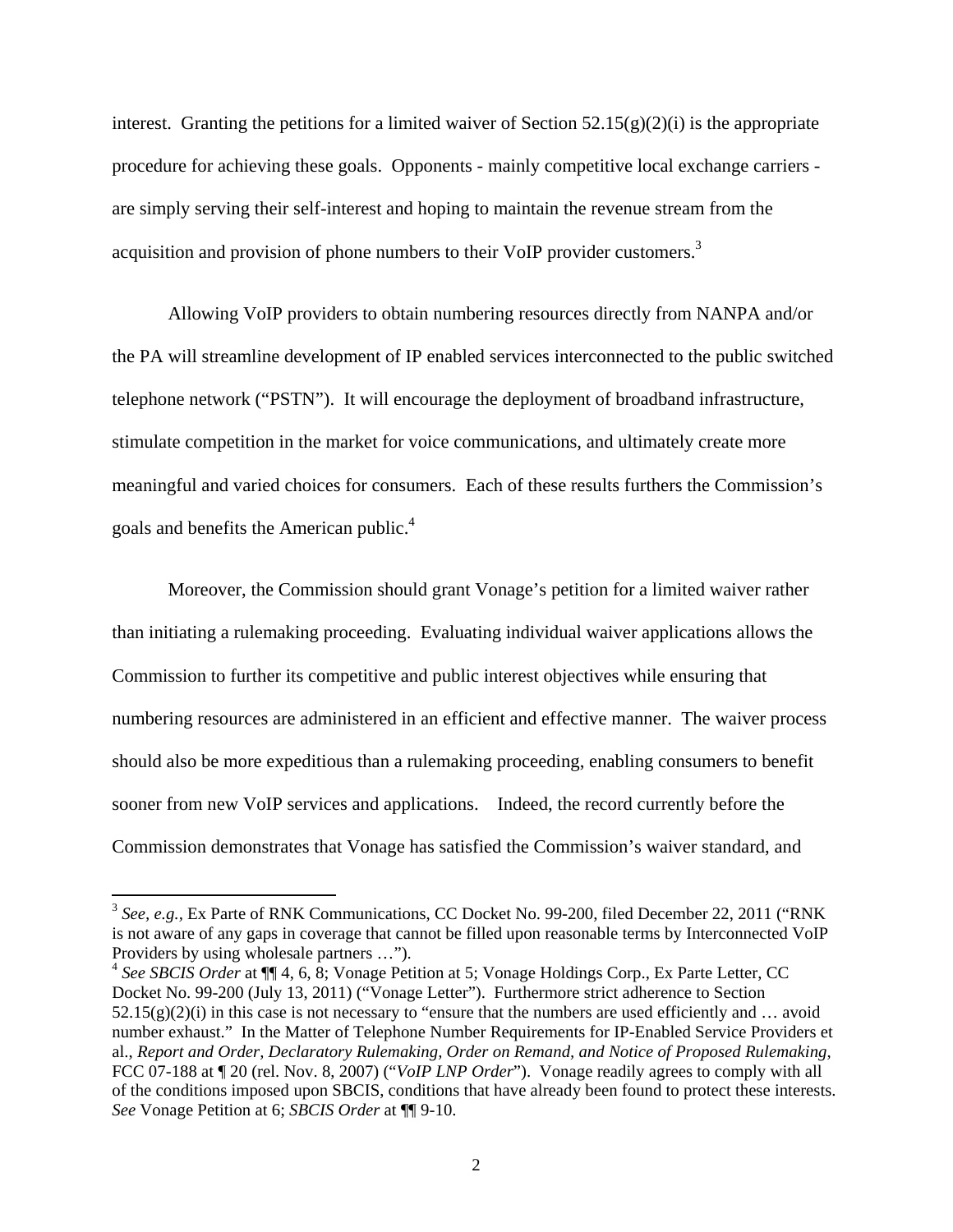there is no need to further delay Vonage's requested relief. Finally, while VoIP services providers are not and should not be required to obtain numbers directly from NANPA and/or the PA, keeping that option available will serve the Commission's competitive goals and the public interest.

Allowing VoIP providers direct access to numbers will also facilitate interconnection between IP networks.<sup>5</sup> The Commission has stated its preference that the marketplace deliver IP interconnection.<sup>6</sup> Indeed, a requirement to negotiate in good faith in response to requests for IP interconnection can be a condition for grant of any waiver request from a premises-based VoIP provider, as well as any other conditions previously imposed on other waiver recipients.

Moreover, although Level 3 expresses concern over the routing capability of VoIP providers,<sup>7</sup> the VON Coalition anticipates that industry standards and arrangements will allow VoIP providers and carrier partners to route calls should VoIP providers be granted direct access to numbers. For example, the Local Exchange Routing Guide ("LERG") may reference the switch of a carrier partner even when a number is assigned to a different CLEC. Such arrangements allow providers that obtain numbering resources in areas where they are not interconnected with all local carriers to successfully route their calls. VoIP providers should be able to work with carriers and other transport providers to address the challenges of IP interconnection and better inform the Commission as it moves forward in the Further NPRM.

 $\overline{\phantom{a}}$ 

<sup>5</sup> *Connect America Fund; A National Broadband Plan for Our Future; Establishing Just and reasonable Rates for Local Exchange Carriers; High-Cost Universal Service Support; Developing a Unified Intercarrier Compensation Regime; Federal-State Joint Board on Universal Service; Lifeline and Link-Up; Universal Service Reform--Mobility Fund*; WC Docket Nos. 10-90, 07-135, 05-337, 03-109, CC Docket Nos. 01-92, 96-45, GN Docket No. 09-51, WT Docket No. 10-208, Report and Order and Further Notice of Proposed Rulemaking, FCC 11-161, ¶ 1377 (rel. Nov. 18, 2011) ("*CAF Order*") at 1011.

 $^6$  Id.

 $<sup>7</sup>$  Letter from Erin Boone, Level 3 Communications, LLC, to Marlene H. Dortch, Secretary, FCC,</sup> CC Docket No. 99-200 (Dec. 20, 2011).